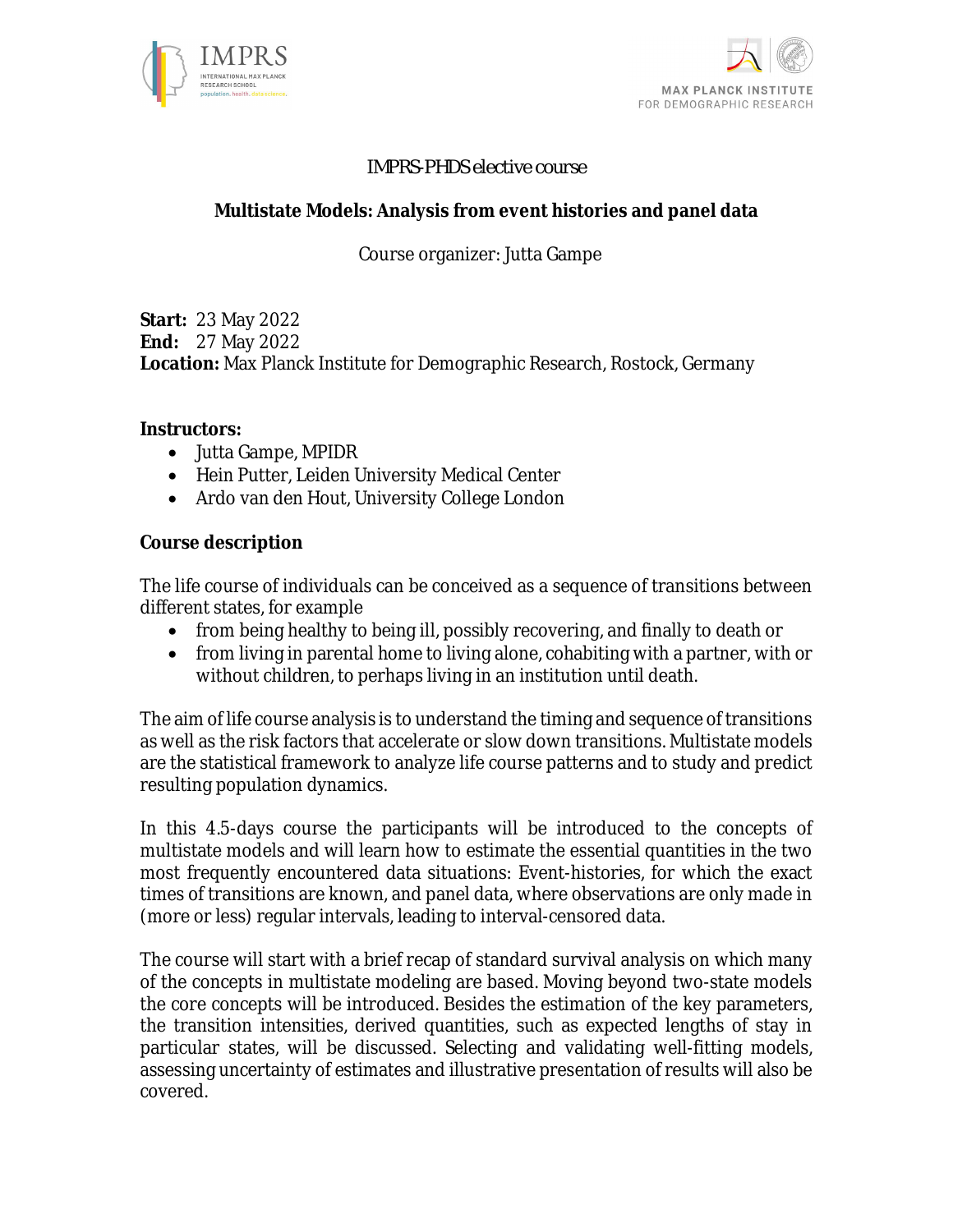There will be an opportunity for participants to present own research ideas within the scope of multistate models.

### **Organization**

On-site course at MPIDR. At the moment we expect that the course will be held onsite at the MPIDR. This on-site course will be a mix of lectures and computer practicals, with about five hours of teaching per day, as indicated in the detailed schedule below. We will use the statistical software R.

Streaming option. The lectures will also be streamed live to allow online participation, at least in some limited fashion, as highlighted in the detailed schedule below. The stream will be available at [https://media.demogr.mpg.de](https://media.demogr.mpg.de/) and online participants should please select "MPIDR live stream". Note that online participants will be able to watch the lectures but there will be no further interactive component. Online participants do not need to submit an application for the course, their exercises will not be supervised by the course instructors, they will not be asked to submit a takehome assignment, and they will not receive a certificate of attendance. However, to allow participants who cannot be on site to also pose questions and ask for clarification, there will be a session on Friday, May 27, that is devoted to questions that will be collected beforehand. Questions should be submitted via email to [mstate@demogr.mpg.de](mailto:mstate@demogr.mpg.de) by Thursday, May 26, 17:00 CEST.

#### **Detailed Schedule**

All times are listed in CEST (Central European Summer Time) which is the local time in Rostock during the course.

#### Monday, May 23

- 10:00 10:45 --- Orientation; Course intro
- 11:15 12:30 --- Recap Survival Analysis + Competing Risk I (lecture to be presented by Jutta; *to be streamed*)
- 13:30 14:45 --- Competing Risks II (lecture to be presented by Jutta; *to be streamed*)
- $\bullet$  15:15 16:30 --- Practice Time

### Tuesday, May 24

- 09:30 10:45 --- Multistate Models, Exact Times I (lecture to be presented by Hein; *to be streamed*)
- 11:15 12:30 --- Multistate Models, Exact Times II (lecture to be presented by Hein; *to be streamed*)
- $-13:30 14:45 P$  Practice Time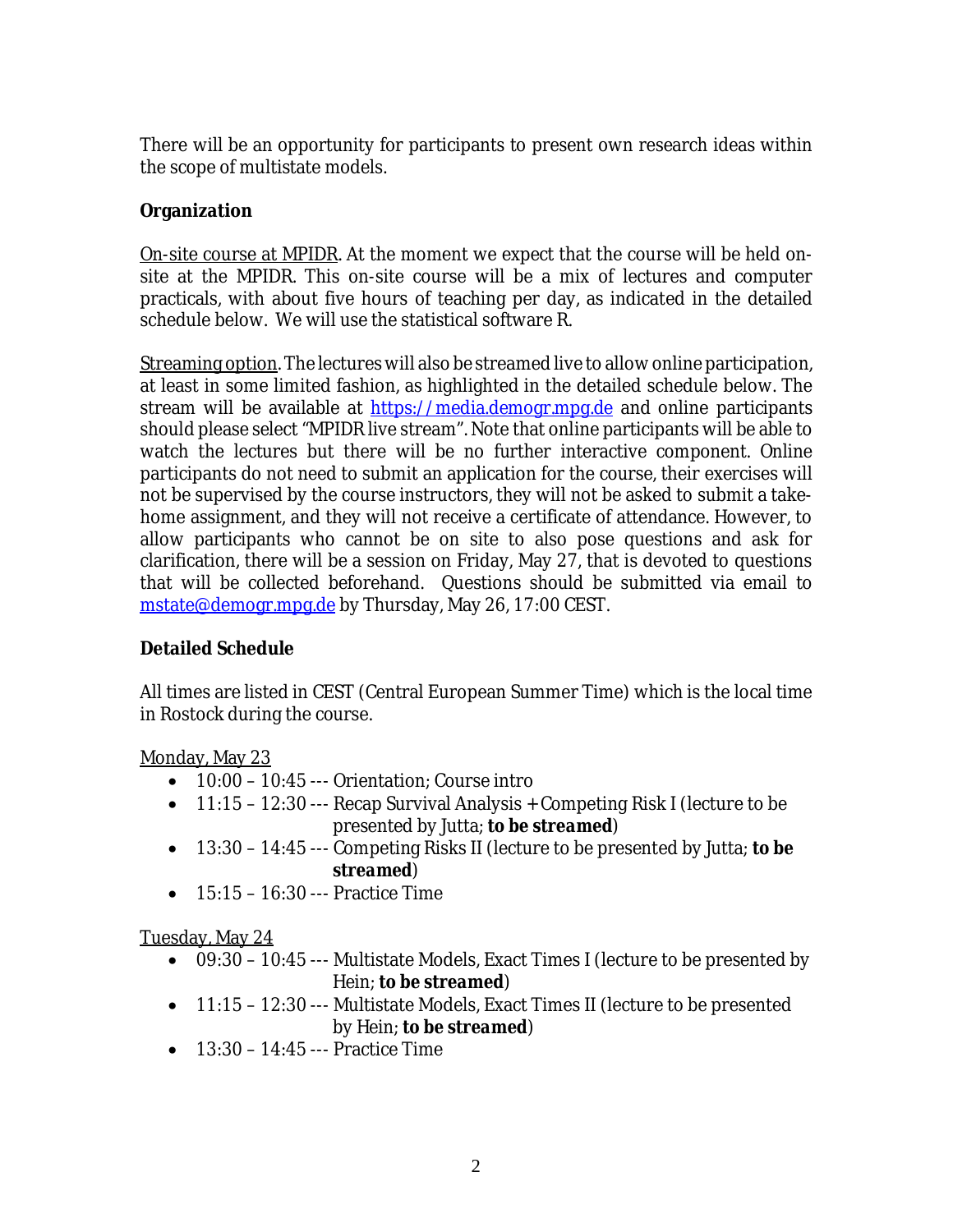Wednesday, May 25

- 09:30 10:45 --- Multistate Models, Exact Times III (lecture to be presented by Hein; *to be streamed*)
- 11:15 12:30 --- Multistate Models, Exact Times IV (lecture to be presented by Hein; *to be streamed*)
- 13:30 14:45 --- Practice Time
- 15:15 16:30 --- Multistate Models, Panel Data I (lecture to be presented by Ardo; *to be streamed*)

Thursday, May 26

- 09:30 10:45 --- Multistate Models, Panel Data II (lecture to be presented by Ardo; *to be streamed*)
- $\bullet$  11:15 12:30 --- Practice Time
- 13:30 14:45 --- Multistate Models, Panel Data III (lecture to be presented by Ardo; *to be streamed*)
- 15:15 16:30 --- Multistate Models, Panel Data IV (lecture to be presented by Ardo; *to be streamed*)
- 16:45 18:00 --- Practice Time
- Evening: Joint dinner

## Friday, May 27

- $\bullet$  09:30 10:45 --- Q&A Time (send in questions by Thursday, May 26, 17:00 CEST); Extensions and Supplements; *to be streamed*
- 11:15 12:30 --- On-site Participants' Projects

# **Course prerequisites**

Participants should have a good working knowledge of standard survival analysis and be familiar with the software R. Students are expected to bring their own laptops with the most recent version of R and an appropriate editor (e.g. Rstudio) installed.

# **Examination**

Only students who will attend the on-site course in Rostock can obtain a certificate on the basis of a take-home assignment which will be handed out towards the end of the course.

# **General readings**

- Putter, Fiocco, Geskus (2007). Tutorial in biostatistics: competing risks and multi-state models. *Statistics in Medicine*. <https://doi.org/10.1002/sim.2712>
- van den Hout (2016). *Multi-State Survival Models for Interval-Censored Data*. Chapman & Hall/CRC Monographs on Statistics and Applied Probability